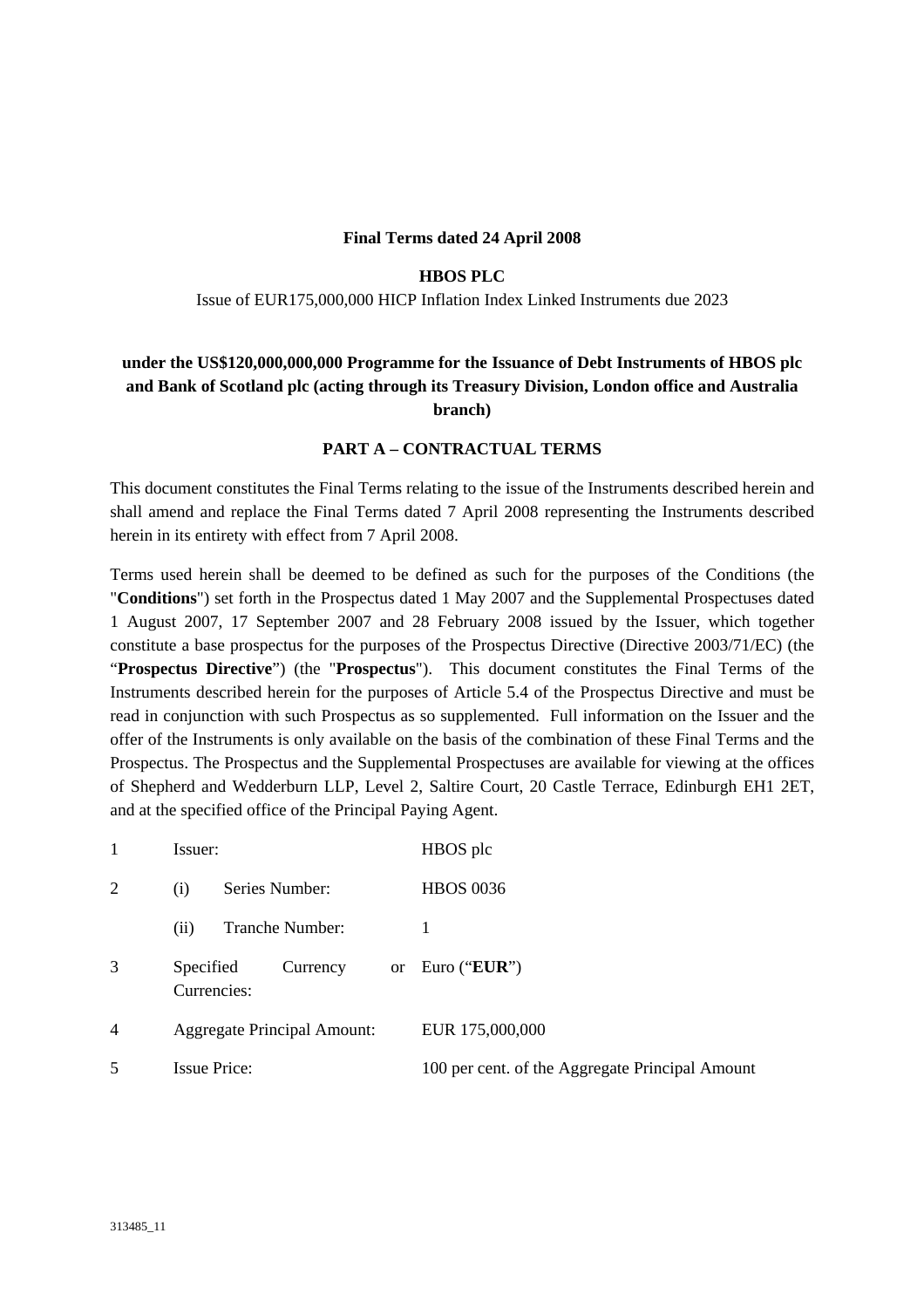| 6  |                    | <b>Specified Denominations:</b>                    | EUR50,000 and higher integral multiples of EUR<br>1,000 up to and including EUR 99,000. No<br>Definitive Instruments will be issued with a<br>denomination above EUR 99,000. For the<br>avoidance of doubt the wording in parenthesies<br>in Condition 1.07 shall not apply to this Series.                                                                                                                                                                                                                                                                                                                                                                                                                                                             |
|----|--------------------|----------------------------------------------------|---------------------------------------------------------------------------------------------------------------------------------------------------------------------------------------------------------------------------------------------------------------------------------------------------------------------------------------------------------------------------------------------------------------------------------------------------------------------------------------------------------------------------------------------------------------------------------------------------------------------------------------------------------------------------------------------------------------------------------------------------------|
|    |                    |                                                    | For the purposes of calculating interest in<br>accordance with Condition 5C (other rates) only,<br>the smallest denomination shall be EUR 1,000.                                                                                                                                                                                                                                                                                                                                                                                                                                                                                                                                                                                                        |
|    |                    |                                                    | In relation to any issue of Instruments which<br>have a denomination consisting of the minimum<br>Specified Denomination plus a higher integral<br>multiple of another smaller amount, it is possible<br>that the Instruments may be traded in amounts in<br>excess of EUR 50,000 that are not integral<br>multiples of EUR 50,000. In such a case an<br>Instrumentholder who, as a result of trading such<br>amounts, holds a principal amount of less than<br>the minimum Specified Denomination may not<br>receive a definitive Instrument in respect of such<br>holding (should definitive Instruments be<br>printed) and would need to purchase a principal<br>amount of Instruments such that its holding<br>amounts to a Specified Denomination. |
| 7  | <b>Issue Date:</b> |                                                    | 8 April 2008                                                                                                                                                                                                                                                                                                                                                                                                                                                                                                                                                                                                                                                                                                                                            |
| 8  |                    | <b>Maturity Date:</b>                              | The final Interest Payment Date falling in April<br>2023                                                                                                                                                                                                                                                                                                                                                                                                                                                                                                                                                                                                                                                                                                |
| 9  |                    | <b>Interest Basis:</b>                             | Interest-bearing                                                                                                                                                                                                                                                                                                                                                                                                                                                                                                                                                                                                                                                                                                                                        |
|    |                    |                                                    | Condition 5C (other rates) is applicable                                                                                                                                                                                                                                                                                                                                                                                                                                                                                                                                                                                                                                                                                                                |
|    |                    |                                                    | <b>Index Linked Interest</b><br>(further particulars specified below)                                                                                                                                                                                                                                                                                                                                                                                                                                                                                                                                                                                                                                                                                   |
| 10 |                    | Redemption/Payment Basis:                          | Redemption at par                                                                                                                                                                                                                                                                                                                                                                                                                                                                                                                                                                                                                                                                                                                                       |
| 11 |                    | Change of Interest or<br>Redemption/Payment Basis: | Not Applicable                                                                                                                                                                                                                                                                                                                                                                                                                                                                                                                                                                                                                                                                                                                                          |
| 12 |                    | Put/Call Options:                                  | Not Applicable                                                                                                                                                                                                                                                                                                                                                                                                                                                                                                                                                                                                                                                                                                                                          |
| 13 | (i)                | Status of the Instruments:                         | Subordinated<br>Conditions 3B.01<br>and<br>3B.02<br>(Subordinated<br>Instruments (other than Undated Instruments)).                                                                                                                                                                                                                                                                                                                                                                                                                                                                                                                                                                                                                                     |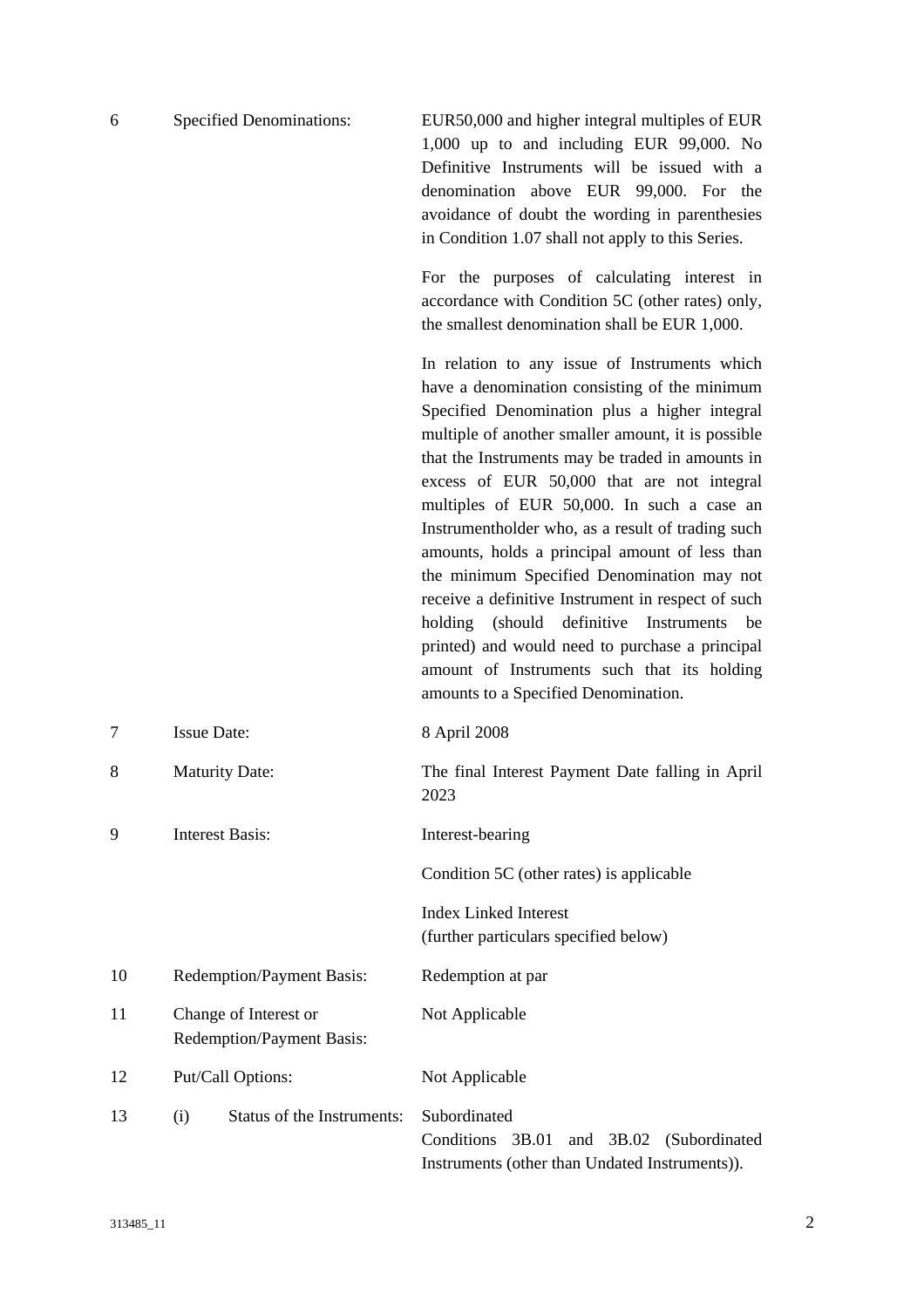| (iii) | Date Board approval for Not Applicable |  |
|-------|----------------------------------------|--|
|       | issuance of Instruments                |  |
|       | obtained:                              |  |

14 Method of distribution: Non-syndicated

# **PROVISIONS RELATING TO INTEREST (IF ANY) PAYABLE**

| 15                                                                                                                        | <b>Provisions</b>                                                                        | <b>Fixed Rate Instrument</b>                                               | Not Applicable                                                                                                                              |
|---------------------------------------------------------------------------------------------------------------------------|------------------------------------------------------------------------------------------|----------------------------------------------------------------------------|---------------------------------------------------------------------------------------------------------------------------------------------|
| 16                                                                                                                        | <b>Floating</b><br><b>Provisions</b>                                                     | Rate                                                                       | <b>Instrument</b> Not Applicable                                                                                                            |
| 17                                                                                                                        | <b>Provisions</b>                                                                        | Non Interest Bearing Instrument Not Applicable                             |                                                                                                                                             |
| 18                                                                                                                        | <b>Index Linked Interest</b><br><b>Instruments</b>                                       |                                                                            | Applicable                                                                                                                                  |
|                                                                                                                           | (i)                                                                                      | Index/Formula/other<br>variable:                                           | See paragraph 18(iii) under Part A below and<br>paragraph 1 of the Appendix                                                                 |
|                                                                                                                           | (ii)                                                                                     | Determination Agent<br>responsible for<br>calculating the interest<br>due: | Principal Paying Agent                                                                                                                      |
| (iii)<br>Provisions for<br>determining Coupon<br>where calculated by<br>reference to Index and/or<br>Formula and/or other | The Interest Amount per Instrument payable on<br>each Interest Payment Date is equal to: |                                                                            |                                                                                                                                             |
|                                                                                                                           |                                                                                          | variable:                                                                  | The applicable Rate of Interest x Specified<br>Denomination x Day Count Fraction                                                            |
|                                                                                                                           |                                                                                          |                                                                            | Where:                                                                                                                                      |
|                                                                                                                           |                                                                                          |                                                                            | "Rate of Interest" applicable to an Interest<br>Payment Date means a percentage determined by<br>the Determination Agent as equal to:       |
|                                                                                                                           |                                                                                          |                                                                            | 6.5% + Max{ CPTFEMU YoY $- 2.5$ %, 0% }                                                                                                     |
|                                                                                                                           |                                                                                          |                                                                            | See the Appendix for the definition of<br>"CPTFEMU YoY"                                                                                     |
|                                                                                                                           | (iv)                                                                                     | <b>Interest Determination</b><br>Date(s):                                  | The fifth Business Day prior to the applicable<br>Interest Payment Date.                                                                    |
|                                                                                                                           |                                                                                          |                                                                            | For the purpose of this paragraph $18(iv)$ of Part<br>A, "Business Day" means a day on which the<br>TARGET System is operating and on which |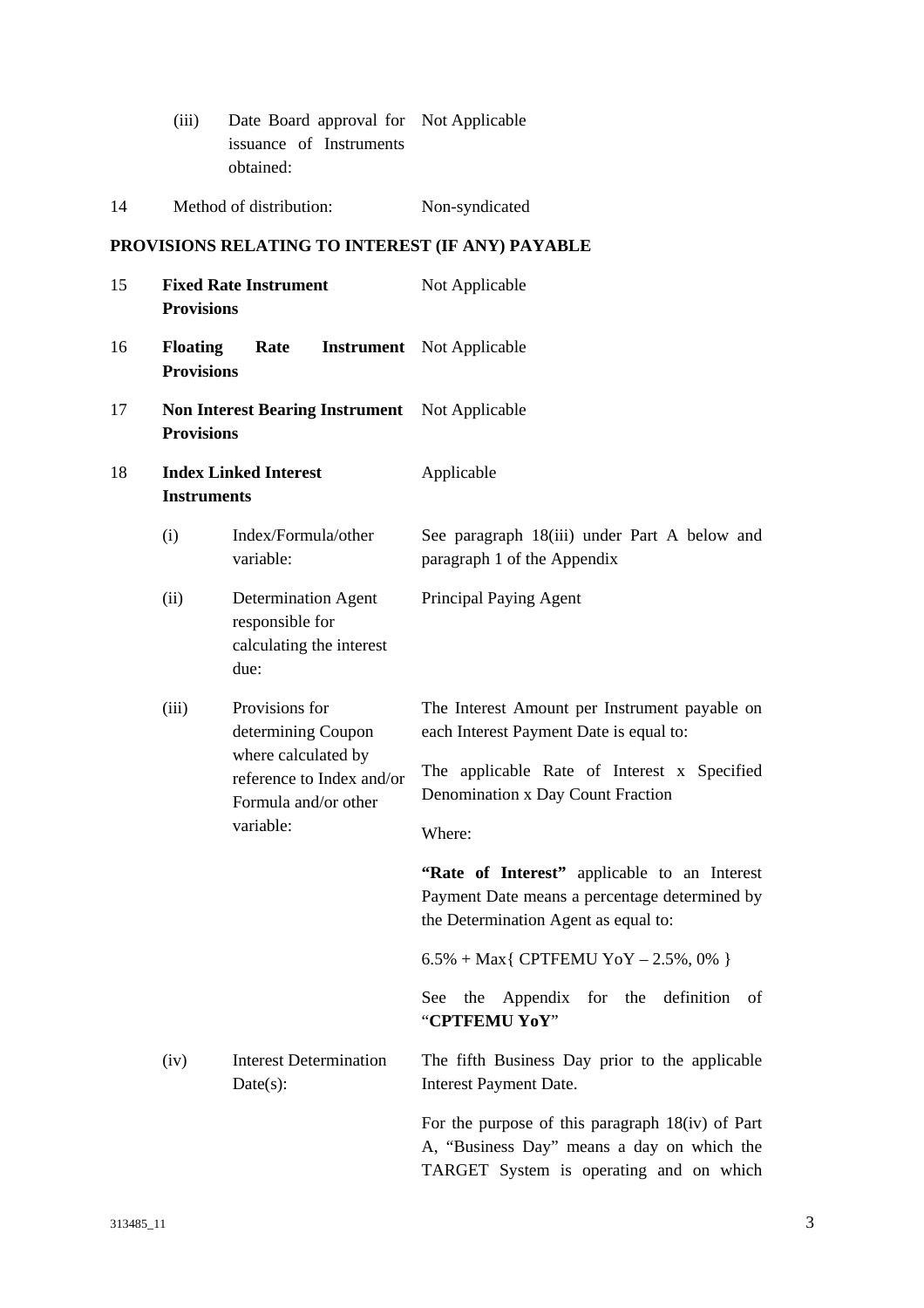commercial banks are open for business and foreign exchange markets settle payments in London.

| (v)    | Provisions for<br>determining Coupon<br>where calculation by<br>reference to Index and/or<br>Formula and/or other<br>variable is impossible or<br>impracticable or<br>otherwise disrupted: | See paragraph 3 of the Appendix                                                                                                                                                                                                                                                          |
|--------|--------------------------------------------------------------------------------------------------------------------------------------------------------------------------------------------|------------------------------------------------------------------------------------------------------------------------------------------------------------------------------------------------------------------------------------------------------------------------------------------|
| (vi)   | <b>Interest or Calculation</b><br>Period(s):                                                                                                                                               | The period beginning on (and including) the Issue<br>Date and ending on (but excluding) the first<br>Interest Payment Date and each subsequent period<br>beginning on (and including) an Interest Payment<br>Date and ending on (but excluding) the next<br><b>Interest Payment Date</b> |
|        |                                                                                                                                                                                            | For the avoidance of doubt each Interest Period<br>shall be unadjusted for the purpose of calculating<br>the Interest Amount payable in respect of the<br>principal amount of each Specified Denomination                                                                                |
| (vii)  | <b>Interest Payment Dates:</b>                                                                                                                                                             | Annually on 8 April, commencing on 8 April<br>2009 and ending on the Maturity Date                                                                                                                                                                                                       |
| (viii) | <b>Business Day</b><br>Convention:                                                                                                                                                         | Following Business Day Convention                                                                                                                                                                                                                                                        |
| (ix)   | <b>Relevant Financial</b><br>$Centre(s)$ :                                                                                                                                                 | <b>TARGET Settlement Day and London</b>                                                                                                                                                                                                                                                  |
| (x)    | Minimum Rate/amount<br>of Interest:                                                                                                                                                        | 6.5% per annum                                                                                                                                                                                                                                                                           |
| (xi)   | Maximum Rate/amount Not Applicable<br>of Interest:                                                                                                                                         |                                                                                                                                                                                                                                                                                          |
| (xii)  | Day Count Fraction:                                                                                                                                                                        | Actual/Actual (ISDA)                                                                                                                                                                                                                                                                     |
| (xiii) | Other terms relating to<br>calculation<br>the<br>of<br>interest in respect<br>of<br>Index Linked Interest<br>Instruments:                                                                  | See the Appendix                                                                                                                                                                                                                                                                         |
| (xiv)  | Minimum                                                                                                                                                                                    | Not Applicable                                                                                                                                                                                                                                                                           |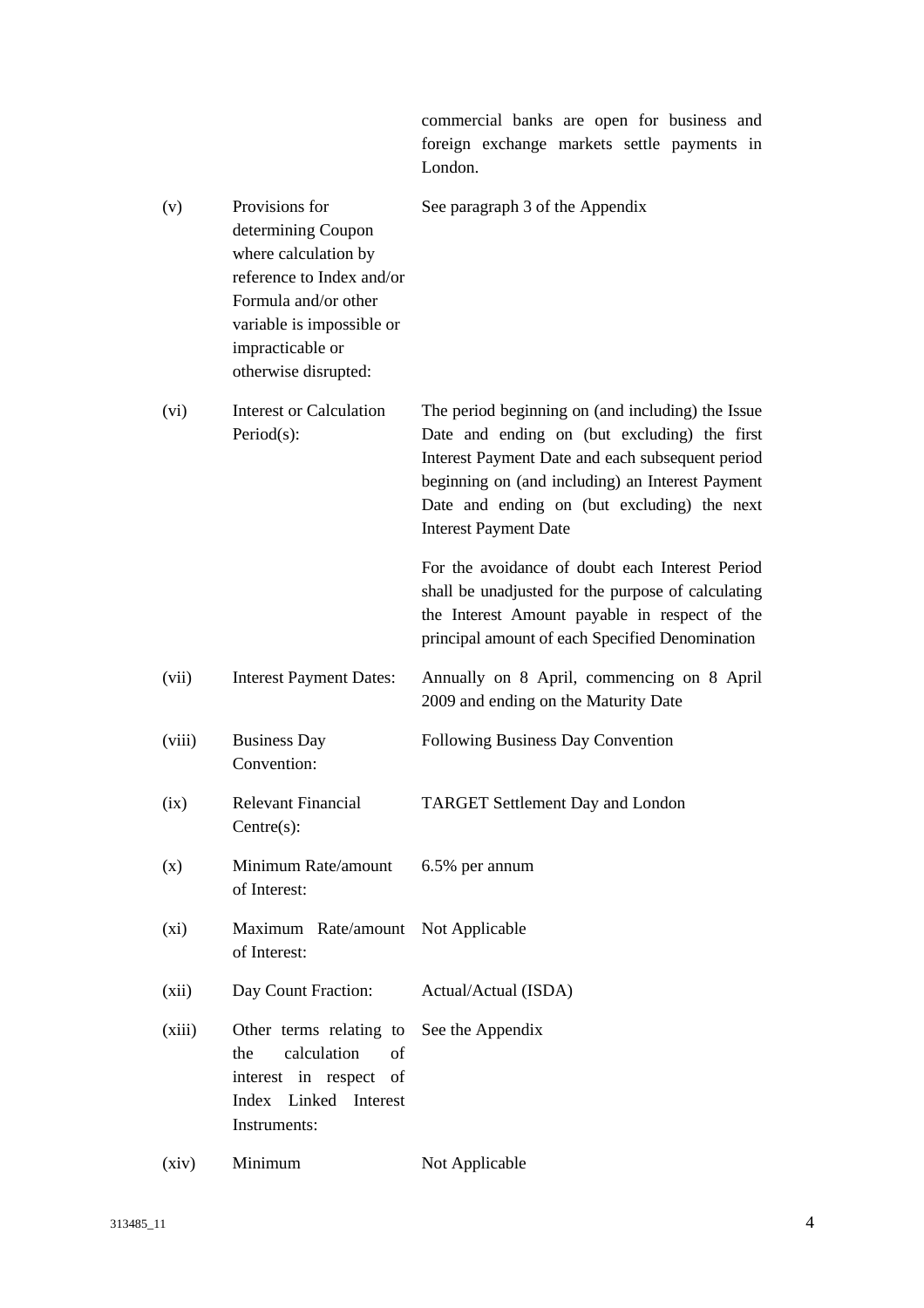Indexation Factor:

|    | (xv)               | Maximum<br><b>Indexation Factor:</b> | Not Applicable                              |
|----|--------------------|--------------------------------------|---------------------------------------------|
|    | (xvi)              | Limited<br>Indexation Month(s):      | Not Applicable                              |
|    | (xvii)             | Base Index Figure:                   | Not Applicable                              |
|    | (xviii)            | Reference Gilt:                      | Not Applicable                              |
| 19 | <b>Provisions</b>  | <b>Dual Currency Instruments</b>     | Not Applicable                              |
| 20 | <b>Other Rates</b> |                                      | See paragraph 18 under Part A above and the |
|    |                    | (Instruments to which Condition)     | Appendix                                    |
|    | 5C.05 applies)     |                                      |                                             |

### **PROVISIONS RELATING TO REDEMPTION**

the Conditions):

| 21 | Call Option (Instruments to Not Applicable<br>which Condition 6.06 applies)       |                                                                                                                                                                                                                                                                                                                                                                                            |
|----|-----------------------------------------------------------------------------------|--------------------------------------------------------------------------------------------------------------------------------------------------------------------------------------------------------------------------------------------------------------------------------------------------------------------------------------------------------------------------------------------|
| 22 | <b>Put Option (Instruments to Not Applicable</b><br>which Condition 6.09 applies) |                                                                                                                                                                                                                                                                                                                                                                                            |
| 23 | each Instrument                                                                   | Final Redemption Amount of 100% of the Specified Denomination per<br>Instrument                                                                                                                                                                                                                                                                                                            |
| 24 | <b>Early Redemption Amount</b>                                                    |                                                                                                                                                                                                                                                                                                                                                                                            |
|    | on                                                                                | Early Redemption Amount(s) of Such amount(s) determined by the Calculation<br>each Instrument payable on Agent which shall represent the fair market<br>redemption for taxation reasons or value of each Instrument on the date of<br>default or other early redemption, including accrued interest (if any),<br>redemption and/or the method of adjusted to account fully for any losses, |
|    |                                                                                   |                                                                                                                                                                                                                                                                                                                                                                                            |

calculating the same (if required expenses and costs to the Issuer (or any of its or if different from that set out in affiliates) of unwinding any underlying or related hedging and funding arrangements, all as determined by the Calculation Agent in its sole and absolute discretion.

### **GENERAL PROVISIONS APPLICABLE TO THE INSTRUMENTS**

| 25 | Form of Instruments: | Bearer Instruments. Condition 1.02(i) applies |
|----|----------------------|-----------------------------------------------|
|    |                      | $T = 0.111111116$                             |

Temporary Global Instrument exchangeable for a Permanent Global Instrument which is exchangeable for Definitive Instruments only in the limited circumstances upon the occurrence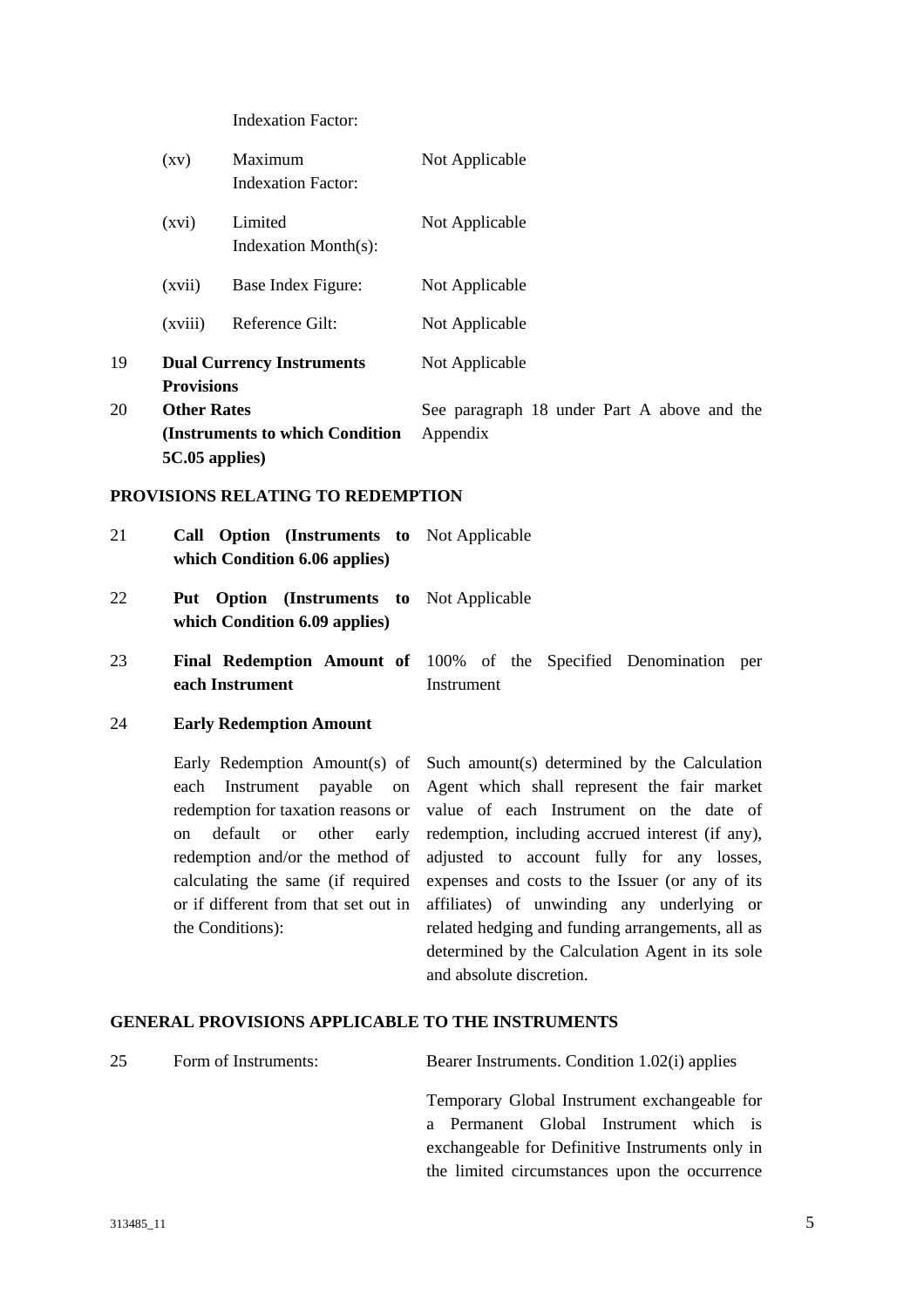of an Exchange Event, as specified in the Permanent Global Instrument.

- 26 Relevant Financial Centre(s) or TARGET Settlement Day and London other special provisions relating to Payment Dates:
- 27 Talons for future Coupons or No Receipts to be attached to Definitive Instruments (and dates on which such Talons mature):
- 28 Details relating to Partly Paid Not Applicable Instruments: amount of each payment comprising the Issue Price and date on which each payment is to be made and consequences (if any) of failure to pay, including any right of the Issuer to forfeit the Instruments and interest due on late payment:
- 29 Details relating to Instalment Not Applicable Instruments: amount of each instalment, date on which each payment is to be made:
- 30 Redenomination, renominalisation Not Applicable and reconventioning provisions:
- 31 New Global Instrument: No
- 32 Other final terms: See the Appendix

### **DISTRIBUTION**

- 33 If syndicated, names of Managers: Not Applicable 34 If non-syndicated, name of Dealer: Goldman Sachs International Peterborough Court 133 Fleet Street London EC4A 2BB United Kingdom
- 35 Additional selling restrictions: Not Applicable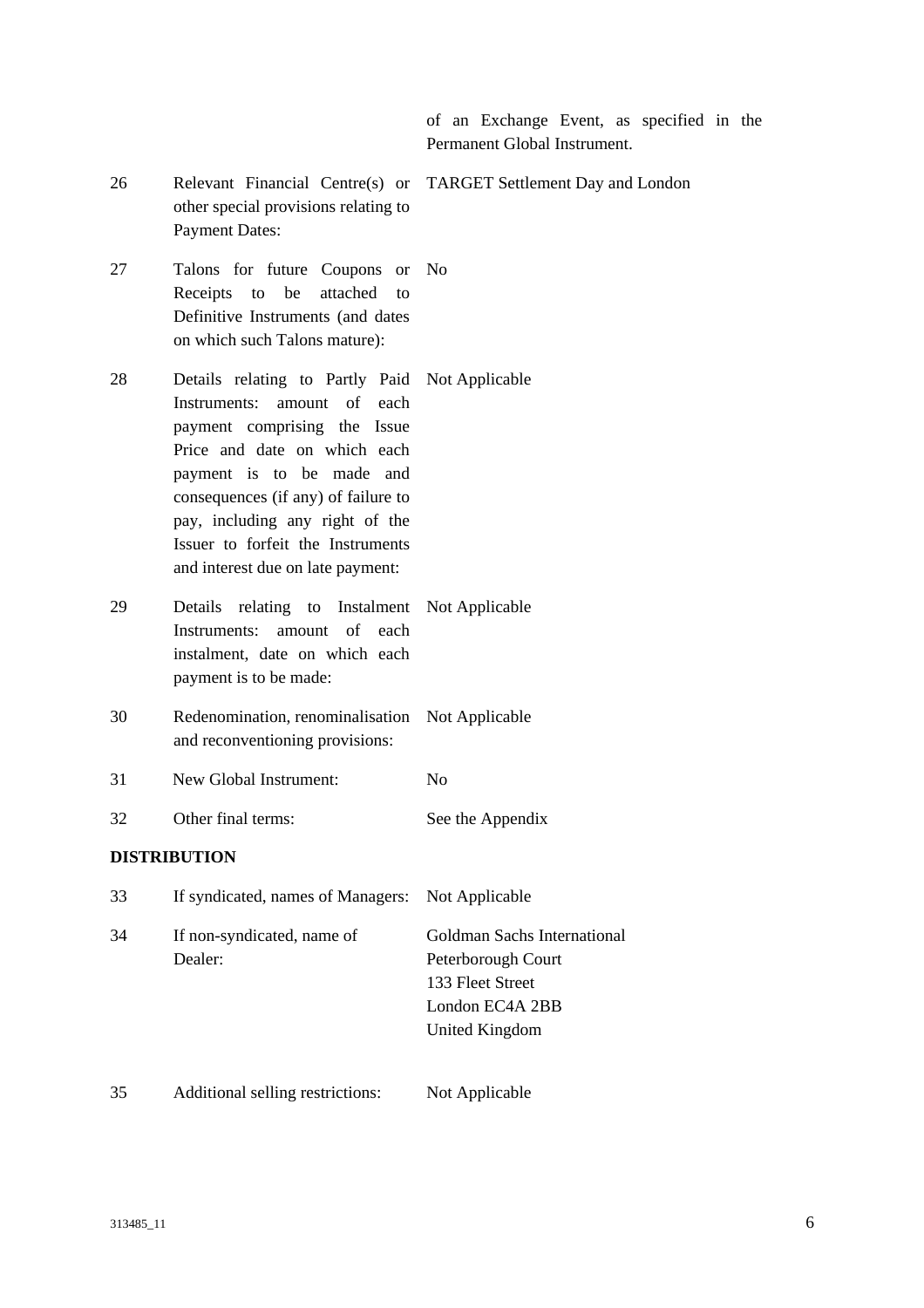## **LISTING AND ADMISSION TO TRADING APPLICATION**

These Final Terms comprise the final terms required to list and have admitted to trading the issue of Instruments described herein pursuant to the US\$120,000,000,000 Programme for the Issuance of Debt Instruments of HBOS plc and Bank of Scotland plc (acting through its Treasury Division, London office and Australia branch).

## **RESPONSIBILITY**

The Issuer accepts responsibility for the information contained in these Final Terms. The Issuer confirms that, to the best of its knowledge, having taken all reasonable care to ensure that such is the case, such information is in accordance with the facts and does not omit anything likely to affect its import.

Signed on behalf of the Issuer:

| By:             |  |
|-----------------|--|
| Duly authorised |  |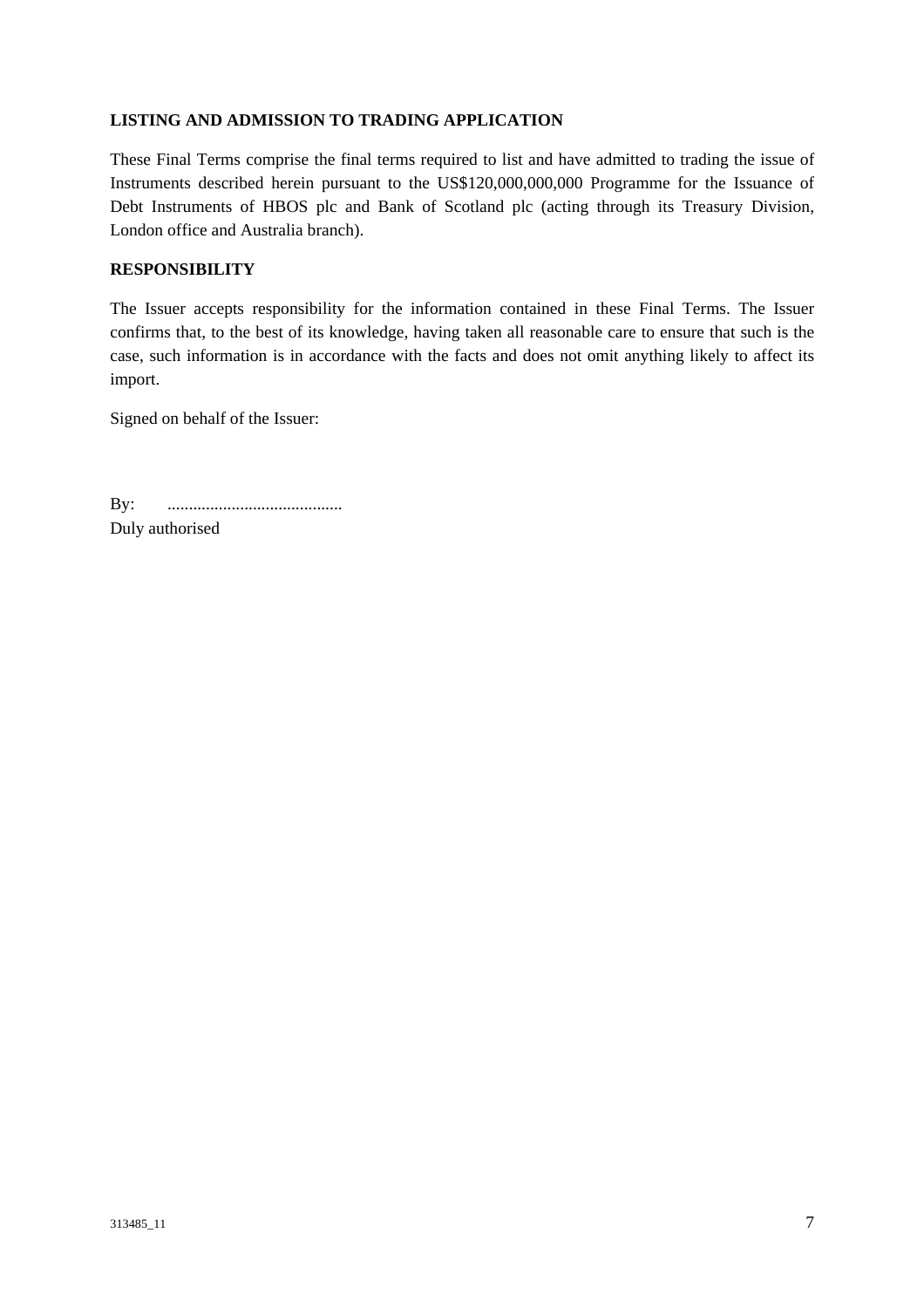### **PART B – OTHER INFORMATION**

#### 1 **LISTING**

- (i) Listing: London
- (ii) Admission to trading: Application will be made for the Instruments to be admitted to trading on the Regulated Market of the London Stock Exchange with effect on or before 8 May 2008.
- (iii) Estimate of total expenses relating to admission to trading: GBP 4,100

### 2 **RATINGS**

Ratings: The Instruments to be issued are expected to have the following ratings:

> S & P: A+ Moody's: Aa3 Fitch: AA

# 3 **INTERESTS OF NATURAL AND LEGAL PERSONS INVOLVED IN THE ISSUE/OFFER**

Save for any fees payable to Goldman Sachs International, so far as the Issuer is aware, no person involved in the offer of the Instruments has an interest material to the offer.

## 4 **REASONS FOR THE OFFER, ESTIMATED NET PROCEEDS AND TOTAL EXPENSES**

Reasons for the offer: See the section headed "Use of Proceeds" in the Base Prospectus

# 5 **INDEX LINKED INTEREST INSTRUMENT OR OTHER VARIABLE-LINKED INSTRUMENTS ONLY – PERFORMANCE OF INDEX/FORMULA/OTHER VARIABLE, AND OTHER INFORMATION CONCERNING THE UNDERLYING**

See the Appendix

### 6 **OPERATIONAL INFORMATION**

ISIN Code: XS0355554717

Common Code: 035555471

Any clearing system(s) (and the Not Applicable address of such clearing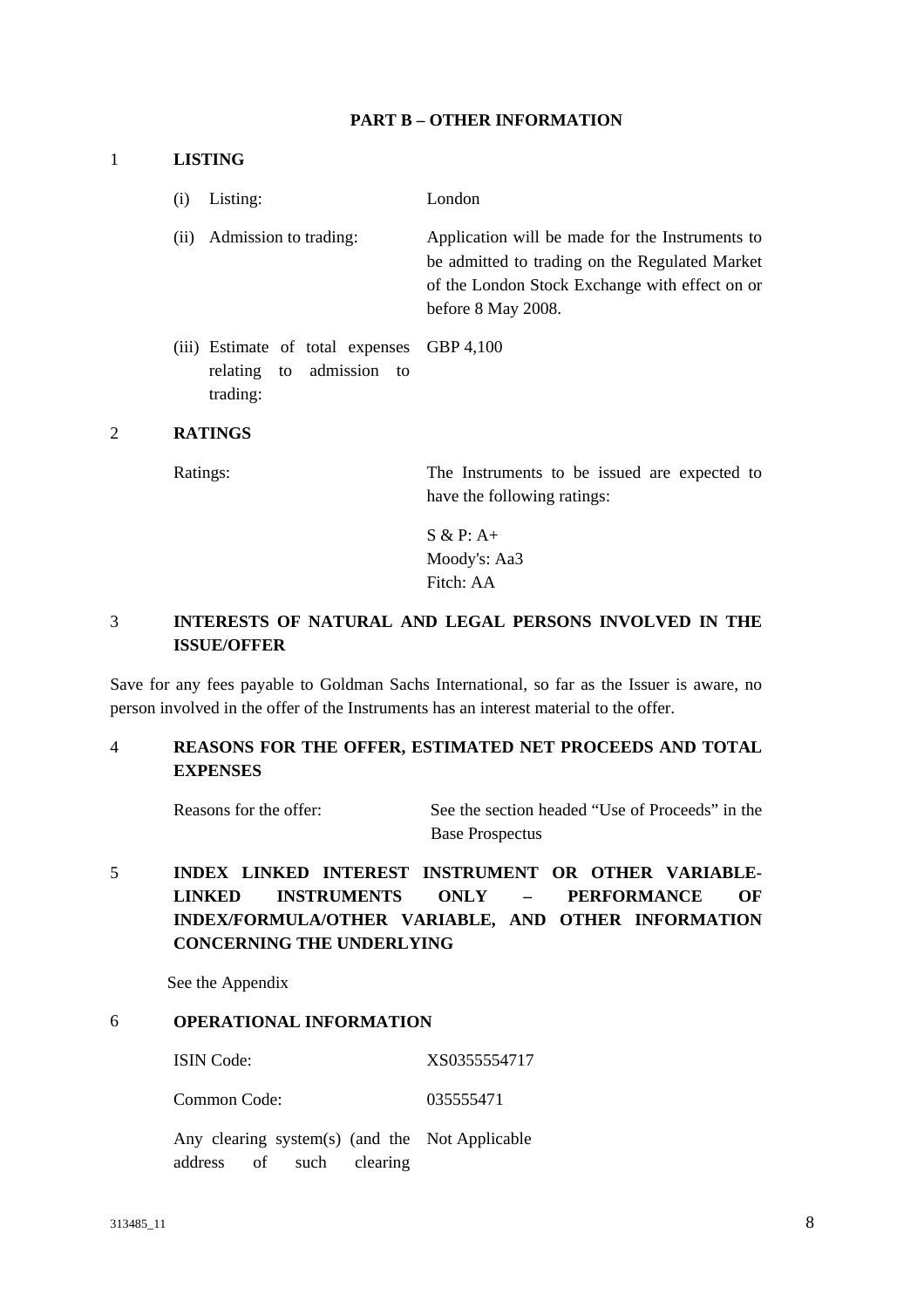system(s)) other than Euroclear Bank SA/NV and Clearstream Banking, société anonyme and the relevant identification number(s):

| Delivery:                                                                              | Delivery against payment |
|----------------------------------------------------------------------------------------|--------------------------|
| and addresses of Not Applicable<br>Names<br>additional Paying Agent(s) (if<br>$any)$ : |                          |
| Intended to be held in a manner No<br>which would allow Eurosystem<br>eligibility:     |                          |

## 7 **POST ISSUANCE INFORMATION**

The Issuer does not intend to provide post issuance information.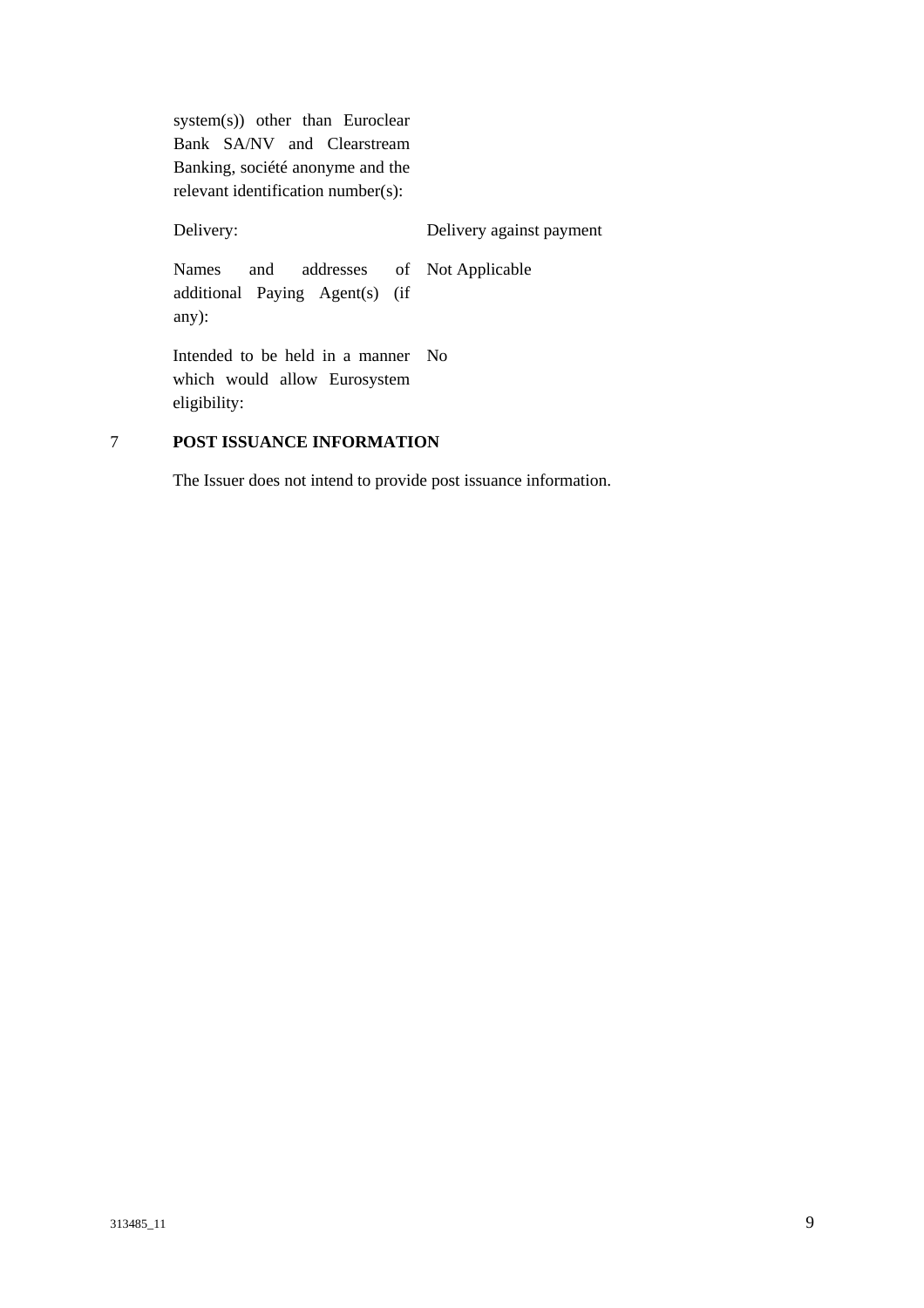### **APPENDIX**

### **1 Formula**

"**Calculation Agent**" means Goldman Sachs International, of Peterborough Court, 133 Fleet Street, London EC4A 2BB, United Kingdom

(Email: [GSICalculationAgent@ln.email.gs.com\)](mailto:GSICalculationAgent@ln.email.gs.com).

**"CPTFEMU YoY"** means, in respect of an Interest Payment Date, a number determined by the Calculation Agent as equal to:

CPTFEMU Ratio applicable to such Interest Payment Date - 1.

**"CPTFEMU"** or "**Index**" means the Harmonized index of consumer prices (**HICP**) excluding Tobacco for Eurozone, published every month by the Index Sponsor on the Bloomberg Page "CPTFEMU <INDEX>" (or such other page as may replace that page, or such other information service as may be selected by the Calculation Agent, acting in its sole and absolute discretion for the purpose of displaying the Index).

"**CPTFEMU Ratio**" means a number determined by the Calculation Agent as equal to:

```
(CPTFEMU January [ t ] / CPTFEMU January [ t - 1 ] ), 
Where:
```
- *t* is the year associated with the relevant Interest Payment Date; and
- **CPTEFMU January [t]** means the level of the Index published by the Index Sponsor for January of year *t* and as determined by the Calculation Agent without regard to any subsequently published correction, subject to adjustment in accordance with paragraph 3 of the Appendix to these Final Terms below; and
- **CPTEFMU January [t 1]** means the level of the Index published by the Index Sponsor for January of the year immediately preceding year *t* and as determined by the Calculation Agent without regard to any subsequently published correction, subject to adjustment in accordance with paragraph 3 of the Appendix to these Final Terms below.

For the avoidance of doubt, in respect of each scheduled Interest Payment Date, the CPTFEMU YoY in respect of such Interest Payment Date is as follows:

| <b>Scheduled Interest</b> |                                             |
|---------------------------|---------------------------------------------|
| <b>Payment Date</b>       |                                             |
| falling in                | <b>CPTFEMU Ratio</b>                        |
| April 2009                | CPTFEMU January 2009 / CPTFEMU January 2008 |
| April 2010                | CPTFEMU January 2010 / CPTFEMU January 2009 |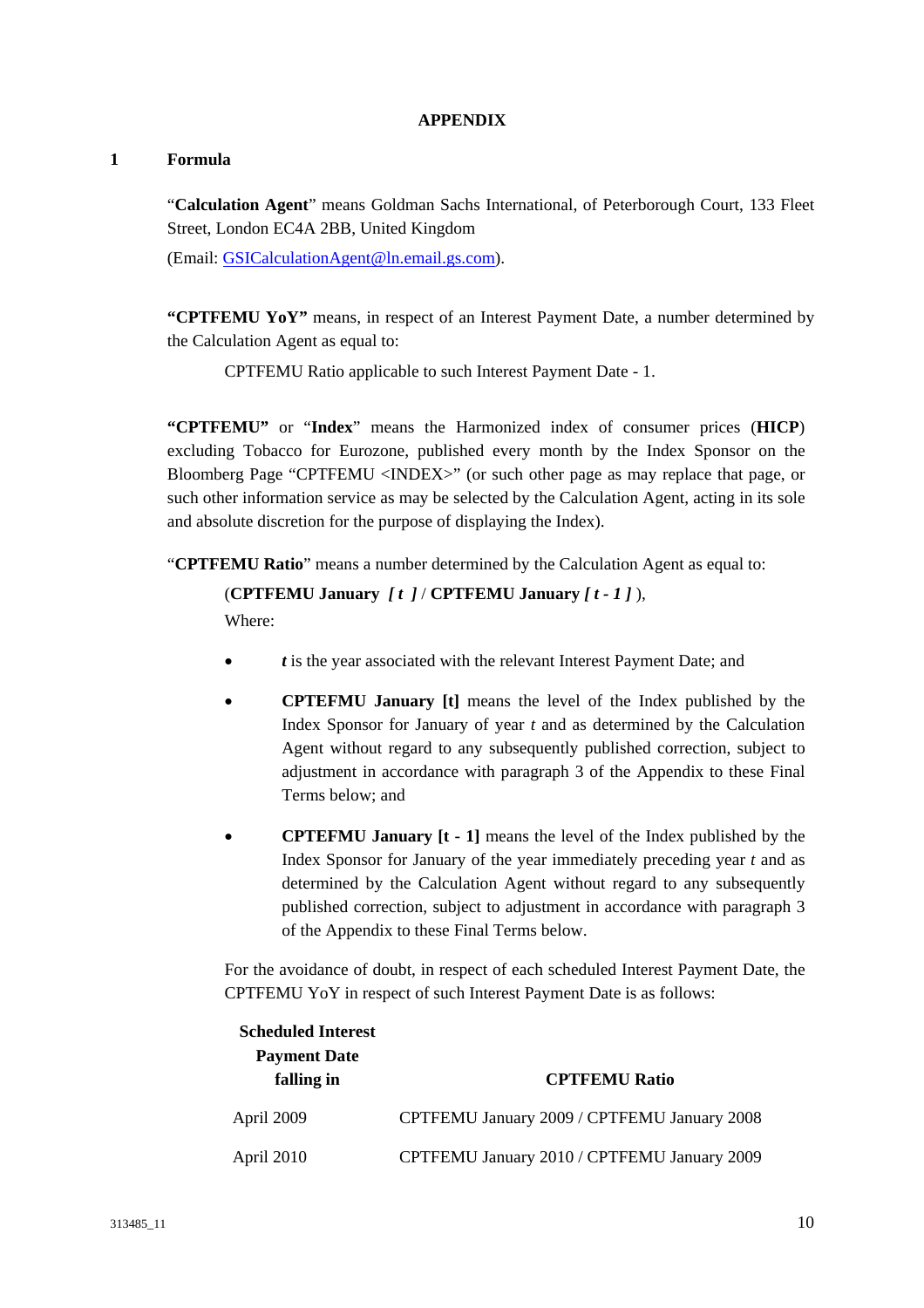| April 2011 | CPTFEMU January 2011 / CPTFEMU January 2010 |
|------------|---------------------------------------------|
| April 2012 | CPTFEMU January 2012 / CPTFEMU January 2011 |
| April 2013 | CPTFEMU January 2013 / CPTFEMU January 2012 |
| April 2014 | CPTFEMU January 2014 / CPTFEMU January 2013 |
| April 2015 | CPTFEMU January 2015 / CPTFEMU January 2014 |
| April 2016 | CPTFEMU January 2016 / CPTFEMU January 2015 |
| April 2017 | CPTFEMU January 2017 / CPTFEMU January 2016 |
| April 2018 | CPTFEMU January 2018 / CPTFEMU January 2017 |
| April 2019 | CPTFEMU January 2019 / CPTFEMU January 2018 |
| April 2020 | CPTFEMU January 2020 / CPTFEMU January 2019 |
| April 2021 | CPTFEMU January 2021 / CPTFEMU January 2020 |
| April 2022 | CPTFEMU January 2022 / CPTFEMU January 2021 |
| April 2023 | CPTFEMU January 2023 / CPTFEMU January 2022 |

"**Indexation Adviser**" means Goldman Sachs International.

"**Index Sponsor**" means EUROSTAT, or its successor.

"**Principal Paying Agent**" means Citibank, N.A., or its successor in its capacity as such.

## **2 Calculation Agent and Determination Agent**

- (a) The Issuer appoints Goldman Sachs International as the Calculation Agent and the Principal Paying Agent as the Determination Agent for the purposes of these Final Terms.
- (b) The Calculation Agent and the Determination Agent shall not act as agent or trustee of the Instrumentholders. All quotations, calculations and determinations given or made by the Calculation Agent and/or the Determination Agent in relation to the Instruments shall (save in the case of manifest error) be final and binding on the Issuer, the Trustee, the Paying Agents and the Instrumentholders. None of the Issuer, the Trustee, the Paying Agents, the Calculation Agent or the Determination Agent shall have any responsibility to any person for any errors or omissions in (i) any calculation by the Calculation Agent and/or the Determination Agent of any amount due in respect of the Instruments; or (ii) any determination made by the Calculation Agent and/or the Determination Agent.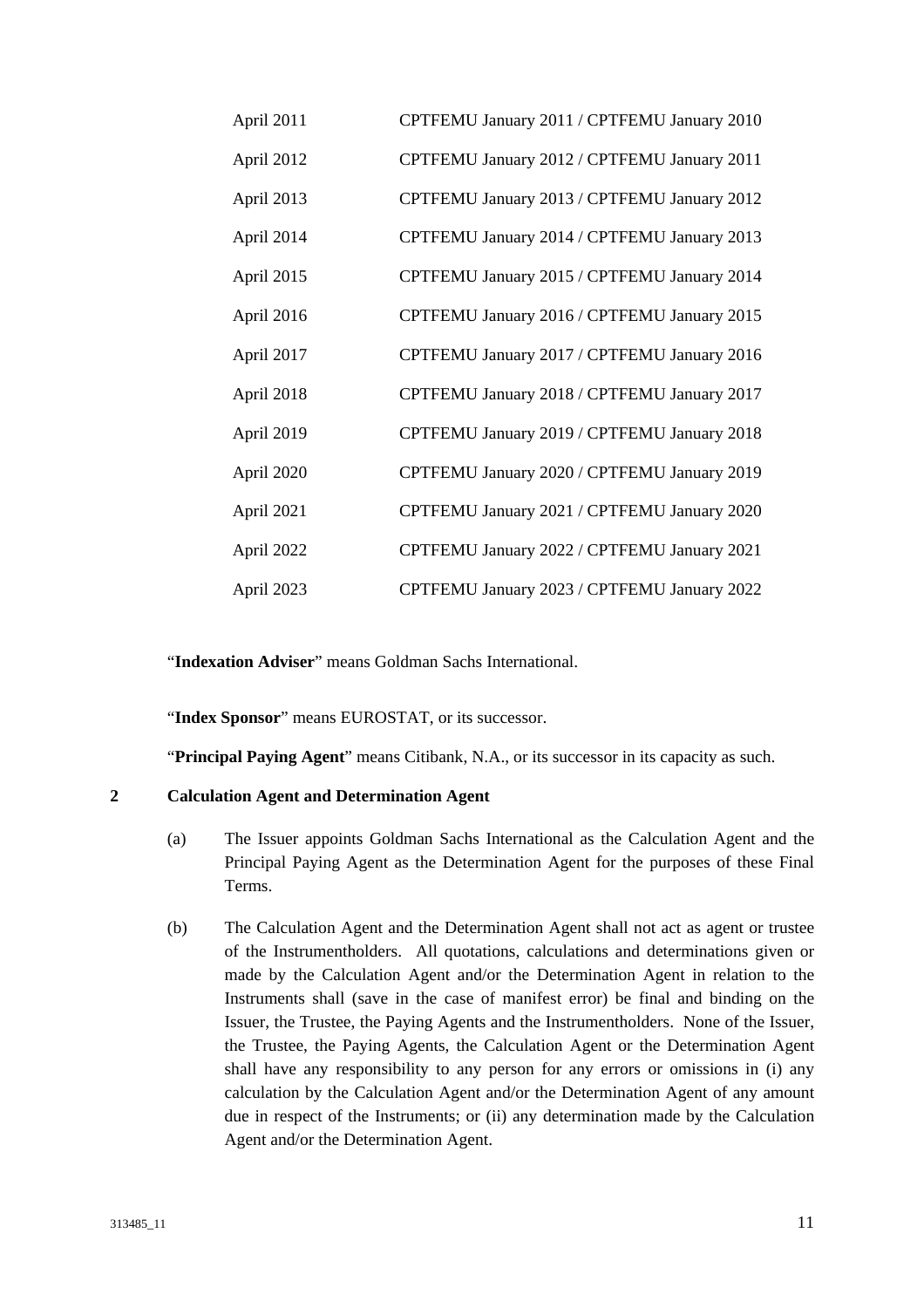### **3 Index Delay and Disruption Event**

#### *3.1 Change in base of the Index*

For the purposes of these Final Terms, Condition 5G.03(i) shall be deleted and replaced with the following:

"If the Calculation Agent determines that the Index has been or will be rebased at any time, the Index as so rebased (the **"Rebased Index**") will be used for purposes of determining the level of the Index from the date of such rebasing; provided, however, that the Calculation Agent shall make such adjustments as are made by the Calculation Agent pursuant to the terms and conditions of the Fallback Bond, if any, to the levels of the Rebased Index so that the Rebased Index levels reflect the same rate of inflation as the Index before it was rebased. If there is no Fallback Bond, the Calculation Agent shall make adjustments to the levels of the Rebased Index so that the Rebased Index levels reflect the same rate of inflation as the Index before it was rebased. Any such rebasing shall not affect any prior payments made under the Instruments."

### *3.2 Delay in publication of the Index*

For the purposes of these Final Terms, Condition 5G.03(ii) shall be deleted and replaced with the following:

- "(a) If any level of the Index for January of an Interest Period which is relevant to the calculation of the interest payable in respect of such Interest Period under the Instruments (a "**Relevant Level**") has not been published or announced by the relevant Interest Determination Date, the Calculation Agent shall determine a Substitute Index Level (in place of such Relevant Level) by using the following methodology:
	- (i) If applicable, the Calculation Agent will take the same action to determine the Substitute Index Level for the Affected Payment Date as that taken by the Calculation Agent pursuant to the terms and conditions of the Fallback Bond;
	- (ii) If (i) does not result in a Substitute Index Level for the Affected Payment Date for any reason, then the Calculation Agent shall determine the Substitute Index Level as follows:

Substitute Index Level = Base Level x (Latest Level / Reference Level)

Where:

"**Affected Payment Date**" means each Interest Payment Date in respect of which the Index has not been published or announced.

"**Base Level**" means the level of the Index (excluding any "flash" estimates) published or announced by the Index Sponsor in respect of the month which is 12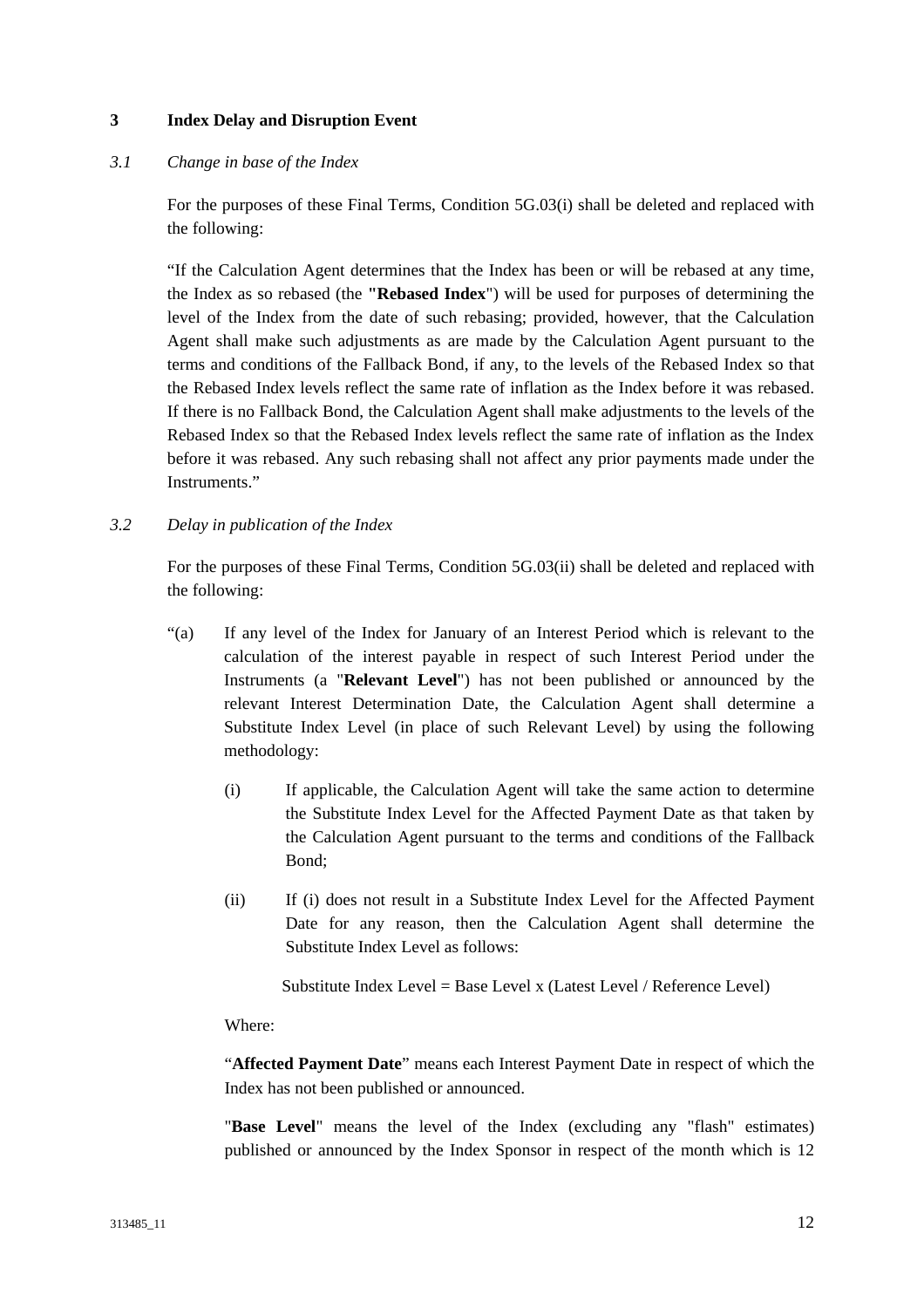calendar months prior to the month for which the Substitute Index Level is being determined.

"**Latest Level**" means the latest level of the Index (excluding any "flash" estimates) published or announced by the Index Sponsor prior to the month in respect of which the Substitute Index Level is being calculated.

"**Fallback Bond**" means a bond selected by the Calculation Agent and issued by the government of the country to whose level of inflation the Index relates and which pays a coupon or redemption amount which is calculated by reference to the Index, with a maturity date which falls on (a) the same day as the Maturity Date, (b) the next longest maturity after the Maturity Date if there is no such bond maturing on the Maturity Date, or (c) the next shortest maturity before the Maturity Date if no bond defined in (a) or (b) is selected by the Calculation Agent. If the Index relates to the level of inflation across the European Monetary Union, the Calculation Agent will select an inflation-linked bond that is a debt obligation of one of the governments (but not any government agency) of France, Italy, Germany or Spain and which pays a coupon or redemption amount which is calculated by reference to the level of inflation in the European Monetary Union. In each case, the Calculation Agent will select the Fallback Bond from those inflation-linked bonds issued on or before the Issue Date and, if there is more than one inflation-linked bond maturing on the same date, the Fallback Bond shall be selected by the Calculation Agent from those bonds. If the Fallback Bond is redeemed the Calculation Agent will select a new Fallback Bond on the same basis, but selected from all eligible bonds in issue at the time the original Fallback Bond redeems (including any bond for which the redeemed bond is exchanged).

"**Reference Level**" means the level of the Index (excluding any "flash" estimates) published or announced by the Index Sponsor in respect of the month that is 12 calendar months prior to the month referred to in "Latest Level" above.

- (b) If a Relevant Level is published or announced at any time after the Interest Determination Date prior to the next Interest Payment Date, such Relevant Level will not be used in any calculations. The Substitute Index Level so determined pursuant to this paragraph 3.2 of this Appendix, will be the definitive level for January in the relevant Interest Period."
- *3.3 Cessation of and Material Modification to the Index*

For the purposes of these Final Terms, Condition 5G.05 shall be deleted and replaced with the following:

### "**5G.05 Cessation of or Material Modification to the Index**

(i) Cessation of the Index: If a level for the Index has not been published or announced for two consecutive months or the Index Sponsor announces that it will no longer continue to publish or announce the Index then the Calculation Agent shall determine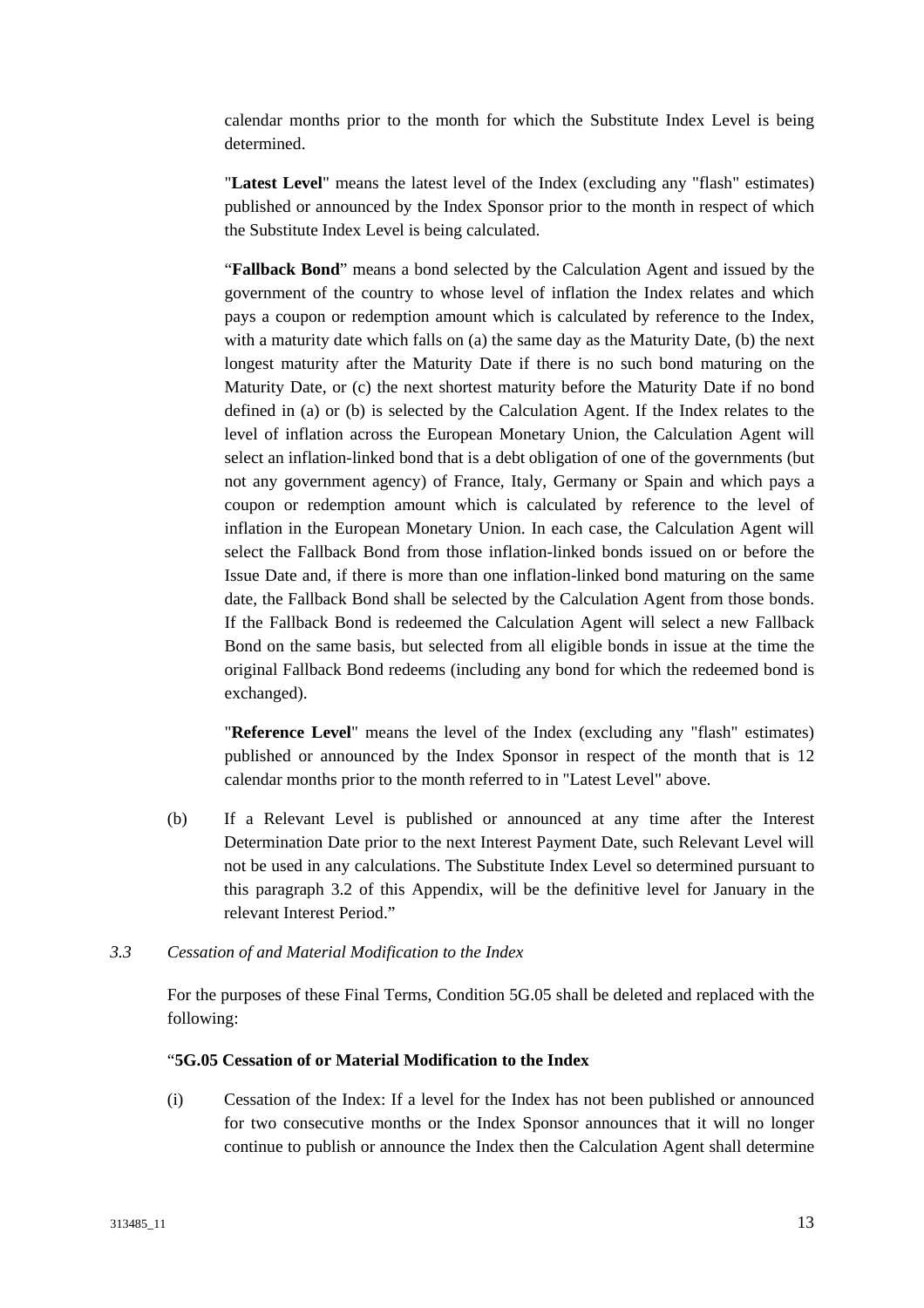a Successor Index (in lieu of any previously applicable Index) for the purposes of the Instruments by using the following methodology:

- (a) If at any time, a successor index has been designated by the Calculation Agent pursuant to the terms and conditions of the Fallback Bond, such successor index shall be designated a "Successor Index" for the purposes of all subsequent Interest Payment Dates in relation to the Instruments, notwithstanding that any other Successor Index may previously have been determined under Condition 5G.05(b), (c) or (d) hereof ; or
- (b) If a Successor Index has not been determined under (a) above, and a notice has been given or an announcement has been made by the Index Sponsor, specifying that the Index will be superseded by a replacement Index specified by the Index Sponsor, and the Calculation Agent determines that such replacement index is calculated using the same or substantially similar formula or method of calculation as used in the calculation of the previously applicable Index, such replacement index shall be the Index for purposes of the Instruments from the date that such replacement Index comes into effect; or
- (c) If a Successor Index has not been determined under (a) or (b) above, the Calculation Agent shall ask five leading independent dealers to state what the replacement index for the Index should be. If between four and five responses are received, and of those four or five responses, three or more leading independent dealers state the same index, this index will be deemed the "Successor Index". If three responses are received, and two or more leading independent dealers state the same index, this index will be deemed the "Successor Index". If fewer than three responses are received, the Calculation Agent will proceed to subsection (d) hereof; or
- (d) If no Successor Index has been deemed under (a), (b) or (c) above by the Interest Determination Date prior to the next Affected Payment Date the Calculation Agent will determine an appropriate alternative index for such Affected Payment Date, and such index will be deemed a "Successor Index".
- (ii) Material Modification: If, on or prior to the Interest Determination Date before an Interest Payment Date, the Index Sponsor announces that it will make a material change to an Index then the Calculation Agent shall make any such adjustments to the Index consistent with adjustments made to the Fallback Bond, or, if there is no Fallback Bond, only those adjustments necessary for the modified Index to continue as the Index."

## *3.4 Manifest Error in Publication*

If, within thirty days of publication, the Calculation Agent determines that the Index Sponsor has corrected the level of the Index to remedy a manifest error in its original publication, the Calculation Agent will notify the Issuer and the Instrumentholders of (i) that correction, (ii)